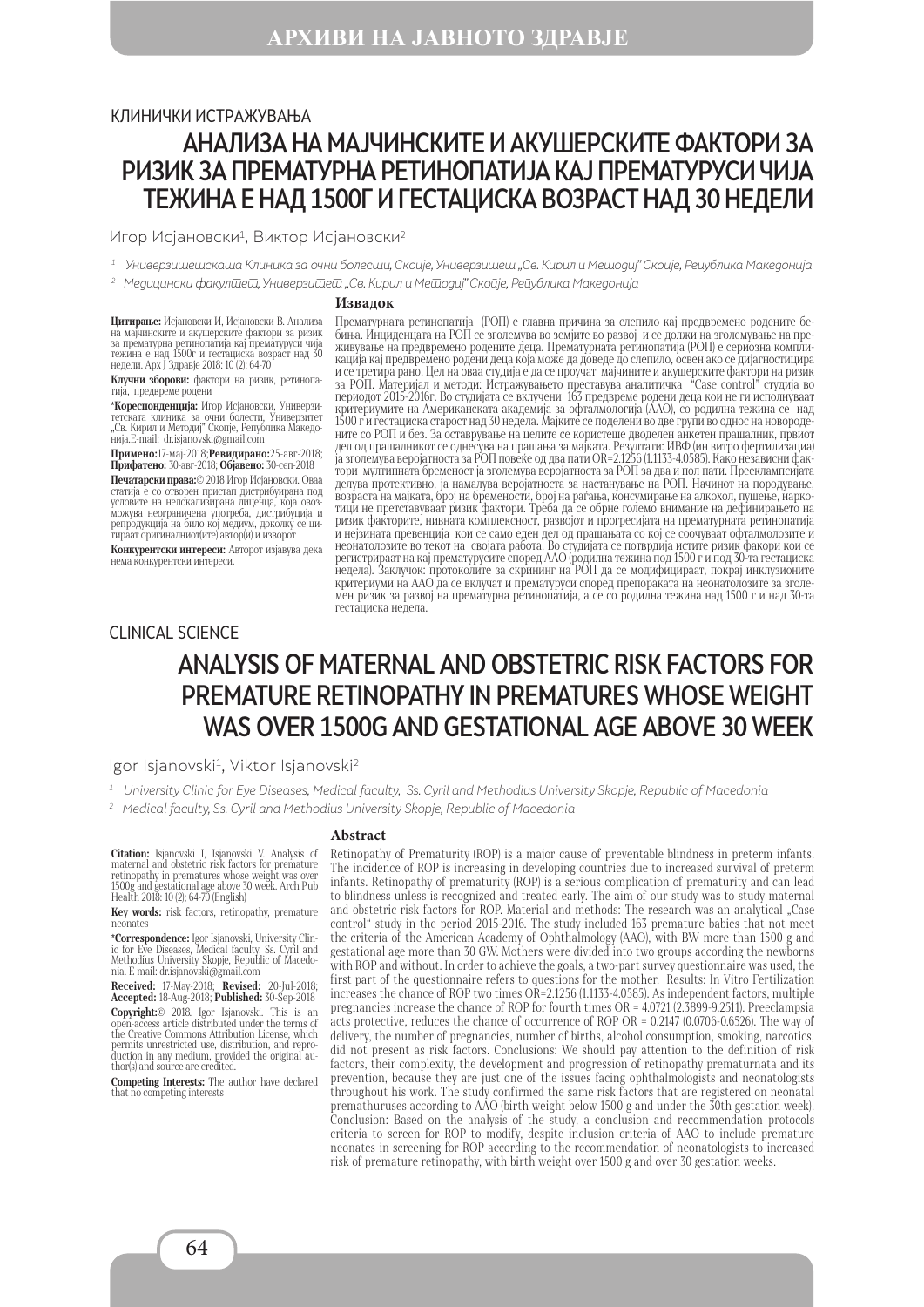#### **Introduction**

Premature retinopathy or Retinopathy of prematurity-ROP is a disease that occurs in premature babies and involves the blood vessels of the retina of the eye during development. This results in the development of vascular shunts, with neovascularization and in more severe forms, with traction ablation of retina. The development of retinal vascular shunts and neovascularization in ROP are believed to be related to local ischemia, which is a dominant feature of other proliferative retinopathies such as sickle-cell retinopathy and diabetic retinopathy. The only specificity of ROP refers to its occurrence only in premature infants with an immature and incomplete vascularized retina 1-4.

In premature babies, normal development of retinal blood vessels can be interrupted, so that the peripherally placed parts during their development remain without vascularization. Ischemia that stimulates neovascular proliferation occurs in peripheral parts of the retina. The development of vitreoretinal proliferation and traction ablation of the retina on this surface causes permanent loss of eye function $1-3,5$ .

There are numerous risk factors responsible for the development of premature retinopathy that obstruct the normal development of retinal vascularity, among which maternal and obstetric risk factors and many others that combine and complement each other.

This eye condition tends to occur only in premature babies. It usually affects both eyes and is the leading cause of vision loss in children. Out of the 28,000 U.S. babies born weighting less than 1500g as many as 16,000 will develop some form of ROP. Fortunately, most of these 90% have a mild case and won't need treatment. More severe forms of ROP can cause vision loss and even blindness if not treated1-3,6.

Other risk factors that could contribute to the ROP over the years, surprisingly, research has lead to findings that pre-eclampsi in the mother can lead to a more favorable outcome for newborns, the researchers explain it that stress causes

hypertension and intrauterine late maturation of  $eye^{1.3,8.10}$ . The research of in vitro fertilization as a risk factor is contradictory. Friling et al found no significant differences in the incidence and severity of ROP between IVF and natural conception, such as Chinese and Korean studies 12,13. Watts P. and Adams GGW register that IVF- children with ROP had lower gestational age and birth weight than those IVF babies who have not developed ROP. IVF according to them is a risk factor for the development of ROP. They in their research register that 41.6% of IVF babies progress to stage 3 ROP compared with only 9.3% of naturally conceived children<sup>14.</sup> Conceiving with IVF, unlike other techniques is a major risk factor for the development of ROP. The authors advise to increased vigilance in screening babies conceived by IVF method.1-3,15-16. McKibbin and Dabbs after treatment with IVF, 20% of babies were fulfilling screening criteria for ROP 17.

Mother's smoking has been identified as an important risk factor for ROP18 In 2006, suggest that elevated mother's glucose can also play a role in the risk factor<sup>19-21</sup>.

The aim of the study was to identify and analyse maternal and obstetric risk factors for retinopathy of prematurity in prematures whose weight was over 1500g and gestational week above 30.

### **Materials and methods**

The research was an analytical "case control" study (retrospective with prospective approach) in the period 2015- 2016. The study included 163 premature babies that did not fulfills criteria according the American Academy of Ophthalmology (AAA) (birth weight  $\leq$  1500 g and gestational age <= 30 weeks). They were examined outside the AAO protocol, and in cooperation with neonatologists. Тhey are involved because of a recommendation of neonatologists because of the possibility to develop ROP. They were prematuruses whose birth weight were above 1500gr and gestational age over 30 weeks In order to achieve the objectives used two-part questionnaire designed specifically suited for this pur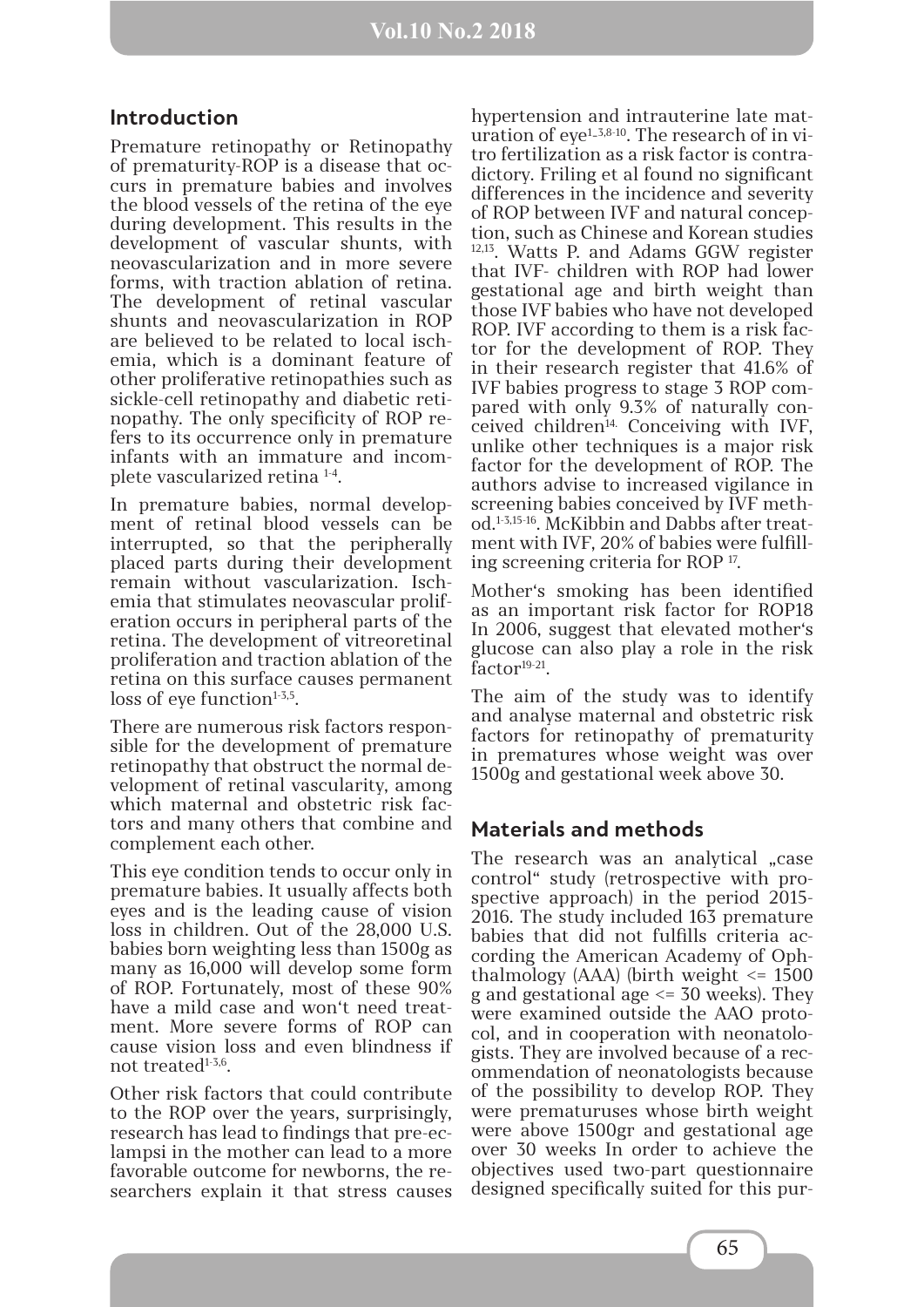pose and clinical examination.

The group was divided into premature with ROP and without ROP.

The first part of the questionnaire refers to questions about the mother, and the second part is filled in by the doctor. First part: Method of fertilization / natural pathway and in vitro fertilization, type of pregnancy (one child, twins, triplets), number of pregnancies and births, multiple prenatal maternal factors - smoking, alcohol, drugs, diabetes, preeclampsia, the age of the mother, the method of deliver.

Inclusion criteria of prematuruses in screening for early detection of ROP: birth weight (BW) which was over 1500 gr. and Gestational age (GW) which was over 30 .Exclusive criteria: Infants with ocular congenital anomalies, such as cataracts, microphthalmia, anophthalmia, and coloboma in one or both eyes or systemic anomalies.

The Data were analyzed with Statistical Package for the Social Sciences (SPSS for windows, version 17.0). Descriptive statistics include mean and standard deviation for numerical variables, and percentage of different categories of categorical variables. Comparison of groups was done by chi-square  $(X^2)$  test and t-test. Odd ratio was constructed of the risk factors that were significant. For CI (confidence interval  $\pm$  95% CI) is defined statistical significance level of error of less than 0,05 (p) The results are presented in tables and graphics.

### **Results**

The study included 163 premature babies, of which 63(38.7%) were with ROP and 100(61.3%) were without ROP.

In the group of preterm infants, IVF was registered in 63 mothers, and natural reproduction in 100 mothers. In the group of mothers with IVF, in preterm infants, ROP was found in 47.1%, %, and in 52.9% not. In the group of mothers with natural fertility, in preterm infants ROP was registered at 29.5% , and not at 70.7%.The percentage difference between preterm infants with ROP of was statistically significant for p <0.05 (p=0.0212, Difference

test). A statistically significant association between the fertilization method and the registration of ROP for  $p \leq 0.05$ (Pearson Chi-square: 5.2965, p=.021368) was recorded. According Odds ratio IVF increases the chance for ROP was two OR=2.1256(1.1133-4.0585).

According the delivery, in the group of mothers with caesarea section, in preterm infants, ROP was found in 40.6%, and in 59.4% not. In the group of mothers with vaginal delivery, in preterm infants ROP were registered at 35.4%, and not at 64.6%. There was no statistically significant association between the way of delivery and registration of ROP for p> 0.05 (Pearson Chi-square: 0.4231, p = 0.515398).

Multiple pregnancies in a greater percentage of 63.5% were registered in the ROP group, and in the group without ROP it was registered with 27.0%, the percentage difference was statistically significant for  $p \le 0.05(p=0.000)$ . There was statistically significant association between the multiple pregnancies and registration of ROP for p< 0.05 (Pearson Chisquare: 21.2608, p = 0.00008). According to the Odds-ratio, multiple pregnancies increase the chance for ROP four times OR = 4.0721 (2.3899-9.2511)

In both groups a statistically significant greater percentage mothers did not smoke (90.5%, 90.0%). There was no statistically significant association between the smoking and registration of ROP for p> 0.05 (Pearson Chi-square: 0.0099, p = 0. 920740).

In the group with ROP, mothers do not consume alcohol 96.9% and consume 3.1%. In the group without ROP, mothers do not consume alcohol 98.4%, and consume 1.6% There was no statistically significant association between alcohol consumption and the manifestation of ROP for p> 0.05 (Pearson Chi-square:  $.07567$ , p =  $.384372$ ).

In the group with ROP, mothers did not take narcotic substances 84.1% and took 15.9%. In the group without ROP mothers did not take narcotic substances 88.0% and took 12.0%. There was no statistically significant association between maternal use of narcotic substances and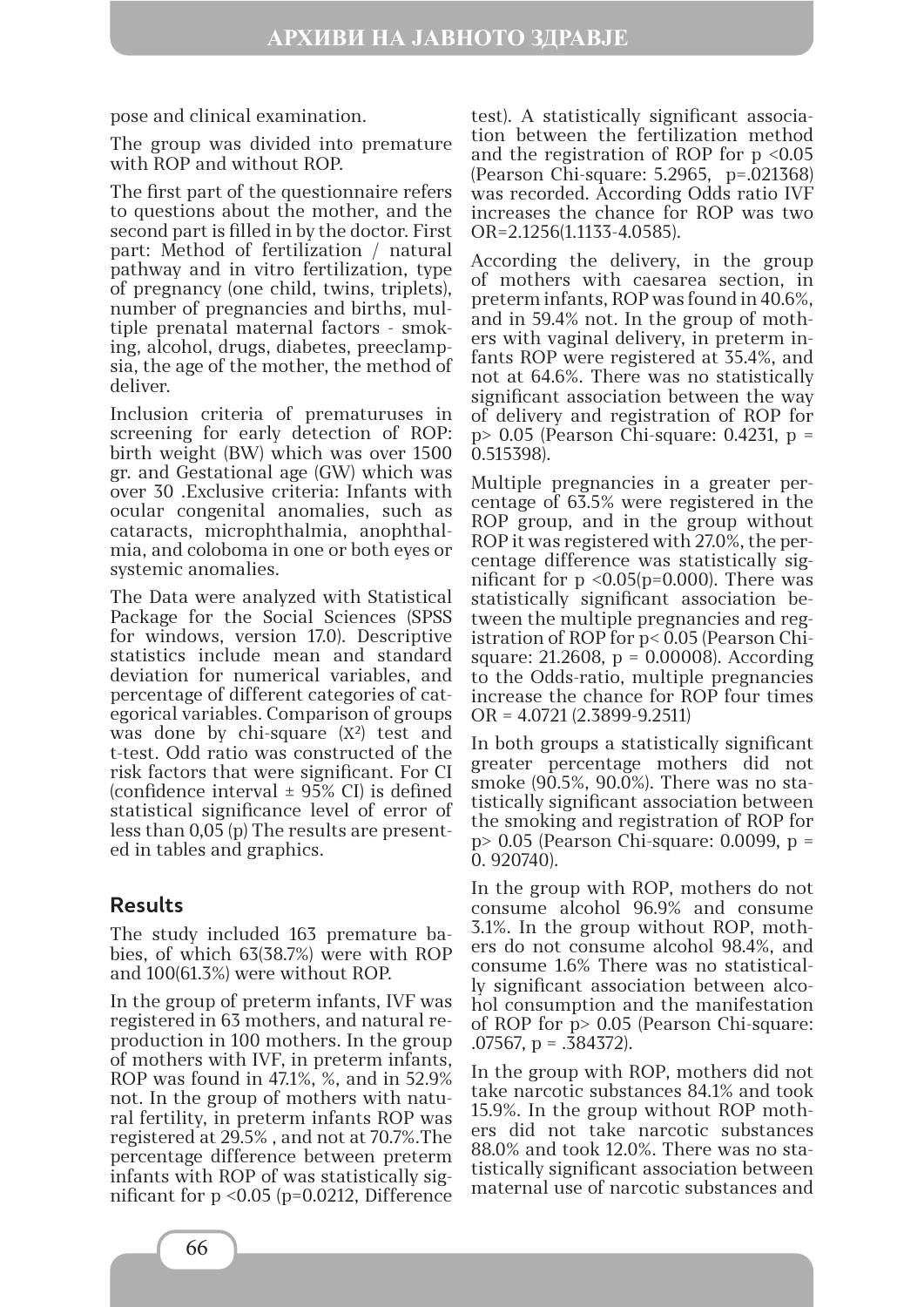the manifestation of ROP for p> 0.05 (Pearson Chi-square: 0.4966, p = .481008).

In the group with ROP, pre-eclampsia was not manifested in 93.6% and was manifested at 6.4%. In the group without ROP, pre-eclampsia was not manifested in 76.0% and was manifested at 24%. There was statistically significant association between the pre-eclampsia and

registration of ROP for p< 0.05 (Pearson Chi-square: 8.4638, p = 0.003622). According to the Odds-ratio, pre-eclampsia was not a risk factor, it acts protective (reduces the chance) for ROP, OR = 0.2147 (0.0706-0.6526)

One mother with diabetes was registered in the group with ROP (table 1).

|                             | $N = 163$                    | $\%$                           |
|-----------------------------|------------------------------|--------------------------------|
| with ROP                    | 63                           | 38.7                           |
| without ROP                 | 100                          | 61.3                           |
| way of fertilization        | $IVF(N/\%)$                  | natural fertilization( $N/\%)$ |
| with ROP                    | 40/47.1                      | 23/29.5                        |
| without ROP                 | 45/52.9                      | 55/70.5                        |
| way of delivery             | Caesarean section( $N\!/\%)$ | Vaginal delivery (N/%)         |
| with ROP                    | 41/40.6                      | 22/35.5                        |
| without ROP                 | 60/59.4                      | 60/64.5                        |
| $single(N/\%)$<br>pregnancy | twin( $N/\%)$                | $triplets(N/\%)$               |
| with ROP<br>23/37.5         | 37/58.7                      | 3/4.8                          |
| without ROP<br>73/73.0      | 29/29.0                      | 1/1.0                          |
| smoking                     | yes $N\!/\%$                 | no $N\!/\%$                    |
| with ROP                    | 6/9.5                        | 57/90.5                        |
| without ROP                 | 10/10.0                      | 90/90.0                        |
| alcohol                     | yes $N\!/\%$                 | no $N\!/\%$                    |
| with ROP                    | 1/1.6                        | 62/98.4                        |
| without ROP                 | 4/4.0                        | 96/96.0                        |
| narcotic substances         | yes $N\!$ %                  | no $N\!/\%$                    |
| with ROP                    | 10/15.9                      | 53/84.1                        |
| without ROP                 | 12/12.0                      | 88/88.0                        |
| pre-eclampsia               | yes $N\!/\%$                 | no $N/\%$                      |
| with ROP                    | 4/6.3                        | 59/92.1                        |
| without ROP                 | 24/24.0                      | 76/76.0                        |
| diabetes mellitus           | yes $N\!/\%$                 | no $N/\%$                      |
| with ROP                    | 1/1.6                        | 62/98.4                        |
| without ROP                 |                              | 100/100.0                      |

#### **Table No 1**

#### **Discussion**

Retinopathy is the most important cause of blindness in children, which in many cases can be prevented. Although great progress has been made in the diagnosis and treatment of ROP, it is one of the major diseases causing blindness in

children ROP is a multifactorial disease, involves many risk factors. The definition of risk factors, their complexity, the development and progression of premature retinopathy and its prevention are just some of the issues facing ophthalmologists and neonatologists $22$ .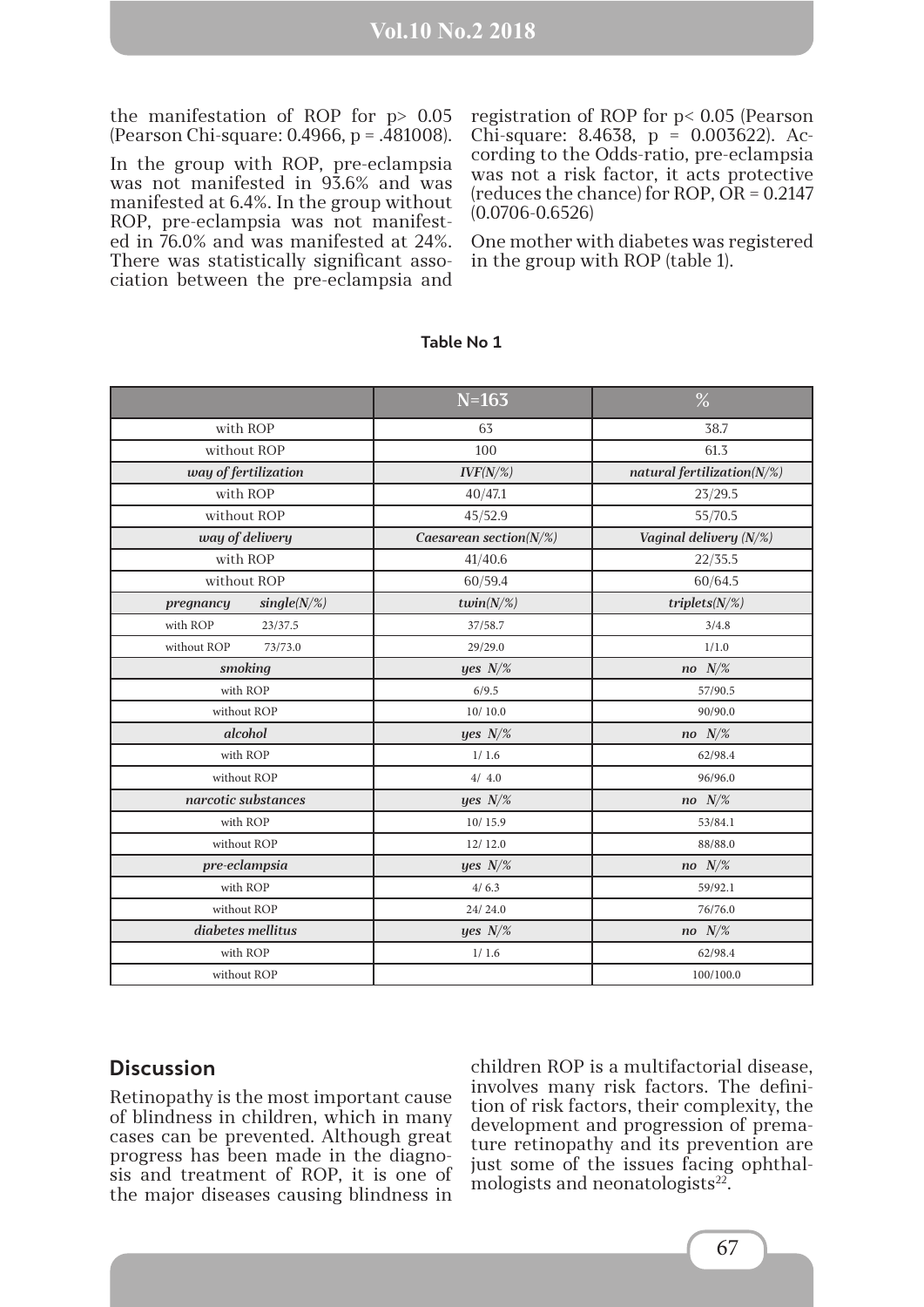Assessment of IVF in the occurrence of premature retinopathy is debatable, i.e. different authors have come up with different conclusions. Berg et al. $23$  have come to the conclusion that IVF is closely related to the emergence of ROP in premature babies. In contrast, Friling et al.24 did not find significant differences in the occurrence and severity of premature retinopathy between the natural conception and IVF. Watts and Adams<sup>25</sup> come to the conclusion in their study that IFV more often than other artificial insemination techniques were a major risk factor for developing a severe form of ROP. In our study we came to the conclusion that IVF increases the chance for ROP more than two and a half times.

ROP occurs in a greater percentage in multiple pregnancies in relation to single pregnancy in mothers, multiple pregnancy increases the chance of ROP for tri times. Blumenfeld et al.<sup>26</sup> in a large series reported that there was no difference in the incidence or severity of ROP between single or multiple pregnancies. The antenatal risk factors analysis in Kumar's study showed that multiple pregnancies were significant in the ROP group  $(p =$  $(0.00)^{27}$ .

In the study of Seiberth and Lindarkomp,28 were registered insignificant relationship between the mode of delivery and the occurrence of ROP. But it is in disagreement with Shah et al.29 who found that cesarean section was significantly associated with the occurrence of ROP. No significant relationship has been gained between the mode of delivery (caesarean section and spontaneously) and the occurrence of ROP in our study.

The study did not obtain a link between the number of births and the registration of premature retinopathy.

Babic GS 30, concluded in her study that smoking before pregnancy, during pregnancy, how many cigarettes are smoked per day, the level of mother's education and the socioeconomic factors were risk factors for the occurrence of ROP.

However, smoking of the mother was not recommended due to the large number of systemic side effects that can cause the mother and the newborn. In our study

neither confirmed nor denied smoking that was a risk factor for the occurrence of ROP and was not denied and did not confirm that it acts protective for the occurrence of premature retinopathy. We obtained these results on the basis of the small number of mothers who smoke in the group.

There was no statistically significant link between alcohol consumption and ROP manifestation in the group. There was also no significant link between the consumption of narcotic substances and the manifestation of ROP in both groups. In contrast to our obtained results, Babić 30 came to the opposite conclusion that the consumption of alcohol and narcotic substances is a risk factor for the occurrence of ROP.

However, very few studies have been published on the relationship between preeclampsia and ROP, and they are contradictory<sup>22, 30-33</sup>. Filho et al. in their study concluded that preeclampsia reduces the risk of ROP by 60% and is a protective factor<sup>31</sup>. Seibrth came to the same  $conclusions$  in his research<sup>28.</sup> The findings of Filho and Seibrth were similar to ours. In our study, preeclampsia was not a risk factor, but rather acts as a protective factor, reduced the chance of ROP occurring. Studies in Turkey have found that preeclampsia was a risk factor precisely, and Gebesce et al.34 study find that the odds ratio = OR for maternal preeclampsia with the univariate logistic regression was OR=3.2 (1.002-11.535), and was confirmed by the Özkan study and  $\text{colleagues}^{35}$ .

Tunay et al. in their research found that diabetes in the mother was a risk factor for the occurrence of ROP 36 the mother's diabetes was registered as an independent risk factor for ROP -OR = 25,040 (12,728-49,264,311). In our research, 4 cases of mothers of diabetics were registered.

### **Conclusions**

In vitro fertilization, multiple pregnancies were risk factors and increase the chance of premature retinopathy occurring.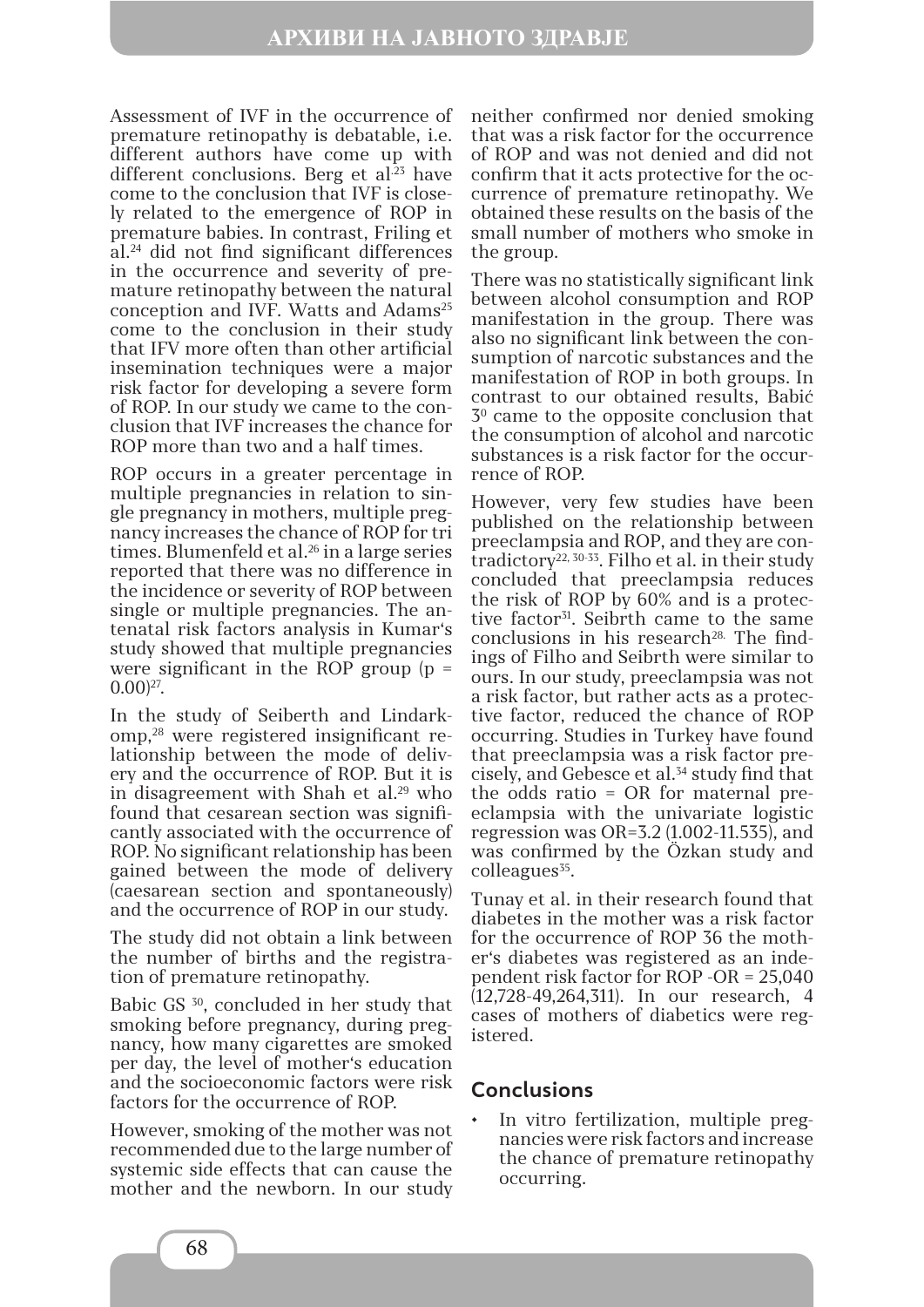- Preeclampsia was not a risk factor 7. for ROP, but it has a protective effect
- In the study the next factors were not risk factors for the occurrence of premature retinopathy: the method of delivery (caesarean section and spontaneous), number of pregnancies, number of births, alcohol, smoking and narcotics.

The study confirmed the same risk factors that are registered on neonatal prematurus according to AАО (birth weight below 1500 g and under the 30th gestation week). Based on the analysis of the study, a conclusion and recommendation are that protocols criteria to screening for ROP have to modify, despite inclusion criteria of AAО to include prematurus in screening for ROP according to the recommendation of neonatologists which increased risk of premature retinopathy, with birth weight over 1500 g and over 30 gestation weeks

## **References**

- 1. Isjanovski I.& Golubovic M. Retinopathy of prematurity: some risk factors. Physioacta 2016; 10 (3): 63-70.
- 2. Isjanovski I, Sazdovska S, Jordanova Dimovska V. Incidence and risk factors for retinopathy of prematurity. Physioacta 2017; 11(1):49-56.
- 3. Исјановски И. Проценка на влијанието на Ин витро фертилизацијата во настанувањето на прематурната ретинопатија ( РОП ). Докторска дисертација, 2017. Медицински факултет Скопје, Универзитет Св. Кирли и Методиј.
- 4. Wheatley C M, Dickinson J L, Mackey D A, Craig J E, Sale M M. Retinopathy of prematurity: recent advances in our understanding. Br J Ophthalmol 2002; 86(6): 696–700.
- 5. Tasman W. Retinopathy of Prematurity: the life of a lifetime disease. Am J Ophthalmol 2006; 141(1): 167-74.
- 6. Oros А, Otkrivanje, lecenje i prevencija razvoja Prematurne Retinopatije.Doktorska disertacija, Novi Sad, 2002
- 7. Татеши Б. Прематурна ретинопатија-скрининг и современа терапија, докторска дисертација, Скопје, 2016. Медицински факултет Скопје, Универзитет Св. Кирли и Методиј.
- 8. Das A. & McGuire PG. Retinal and Choroidal angiogenesis: pathophysiology and strategies for inhibition. Progress in Retinal and Eye Research 2003; 22(6):721-48.
- 9. Gibson DL et al. Retinopathy of prematurity-induced blindness: birth weight-specific survival and the new epidemic. Pediatrics 1990; 86(3): 405- 12.
- 10. Phelps DL. Retinopathy of prematurity: an estimate of vision loss in the United States1979. Pediatrics 1981; 67(6): 924-5.
- 11. Akeson N. & B. Bonapart. What is the current incidence of RLF. Pediatrics 1976; 58(4): 627.
- 12. Silverman WA. Retrolental fibroplasia: a modern parable. Grune & Stratton1980. Retrieved 21 September 2013
- 13. Silverman, William A. The Consequences of Oxygen Restriction. In: Retrolental fibroplasia: a modern parable. 1980. Grune & Stratton. Retrieved 21 September 2013.
- 14. Watts P, Adams GG. In vitro fertilisation and stage 3 retinopathy of prematurity. Eye (Lond) 2000; 14:330– 333.
- 15. Cross KW. Cost of preventing retrolental fibroplasias. Lancet 1973; 2:954-956.
- 16. Gilbert C, Rahi J, Eckstein M, O`- Sullivan J, Foster A. Retinopathy of prematurity in middle-income countries. Lancet 1997; 350:954-956
- 17. Gilbert C. Retinopathy of prematurity: A global perspective of the epidemics, population of babies at risk and implications for control. Early Human Develpoment 2008; 84:77-82.
- 18. Hirabayashi H, Honda S, Morioka I, Yokoyama N, Sugiyama D, Nishimura K, Matsuo M, Negi A. Inhibitory